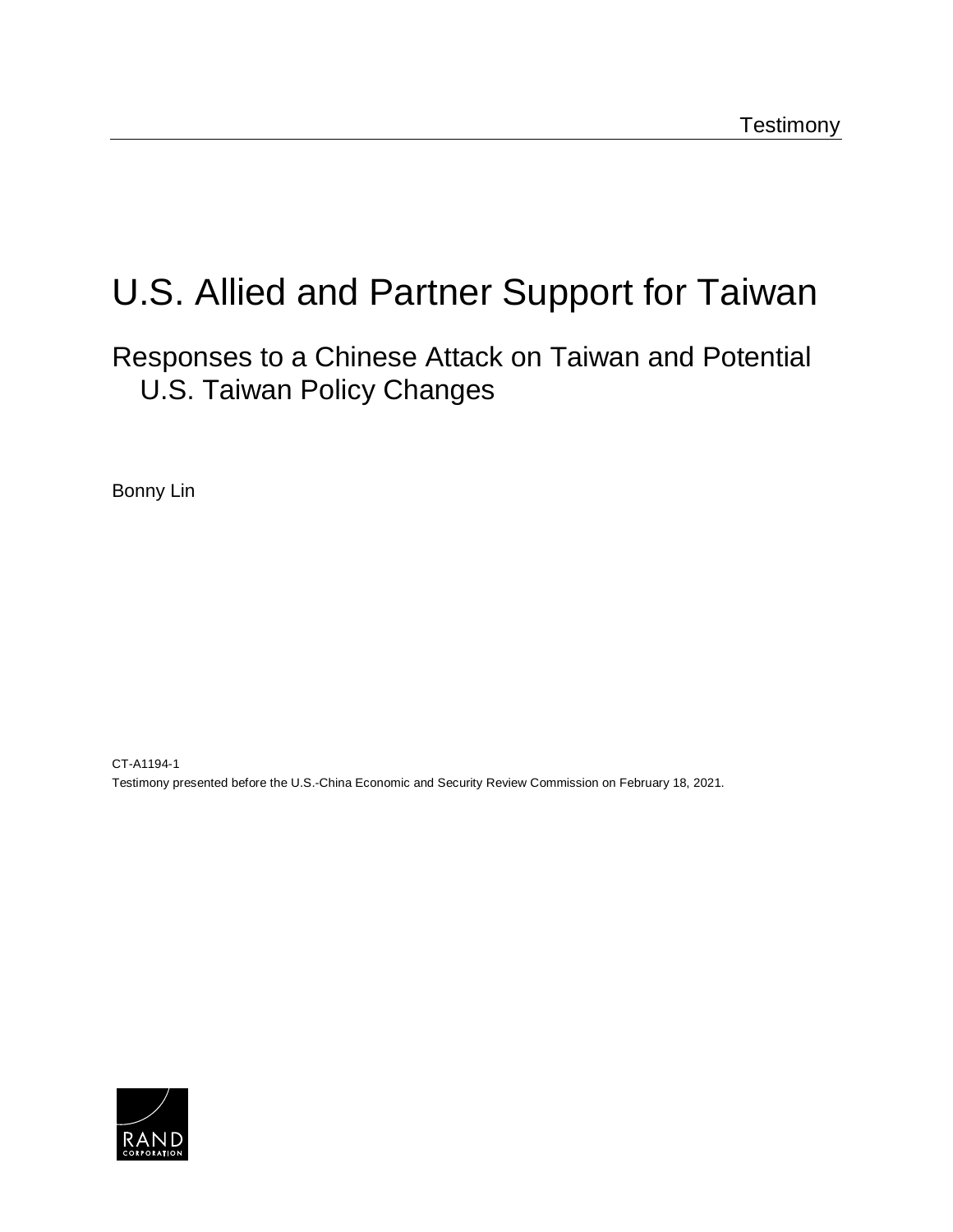For more information on this publication, visit www.rand.org/pubs/testimonies/CTA1194-1.html

**Testimonies** 

RAND testimonies record testimony presented or submitted by RAND associates to federal, state, or local legislative committees; government-appointed commissions and panels; and private review and oversight bodies.

> Published by the RAND Corporation, Santa Monica, Calif. © Copyright 2021 RAND Corporation RAND<sup>®</sup> is a registered trademark.

Limited Print and Electronic Distribution Rights

This document and trademark(s) contained herein are protected by law. This representation of RAND intellectual property is provided for noncommercial use only. Unauthorized posting of this publication online is prohibited. Permission is given to duplicate this document for personal use only, as long as it is unaltered and complete. Permission is required from RAND to reproduce, or reuse in another form, any of its research documents for commercial use. For information on reprint and linking permissions, please visit www.rand.org/pubs/permissions.html.

www.rand.org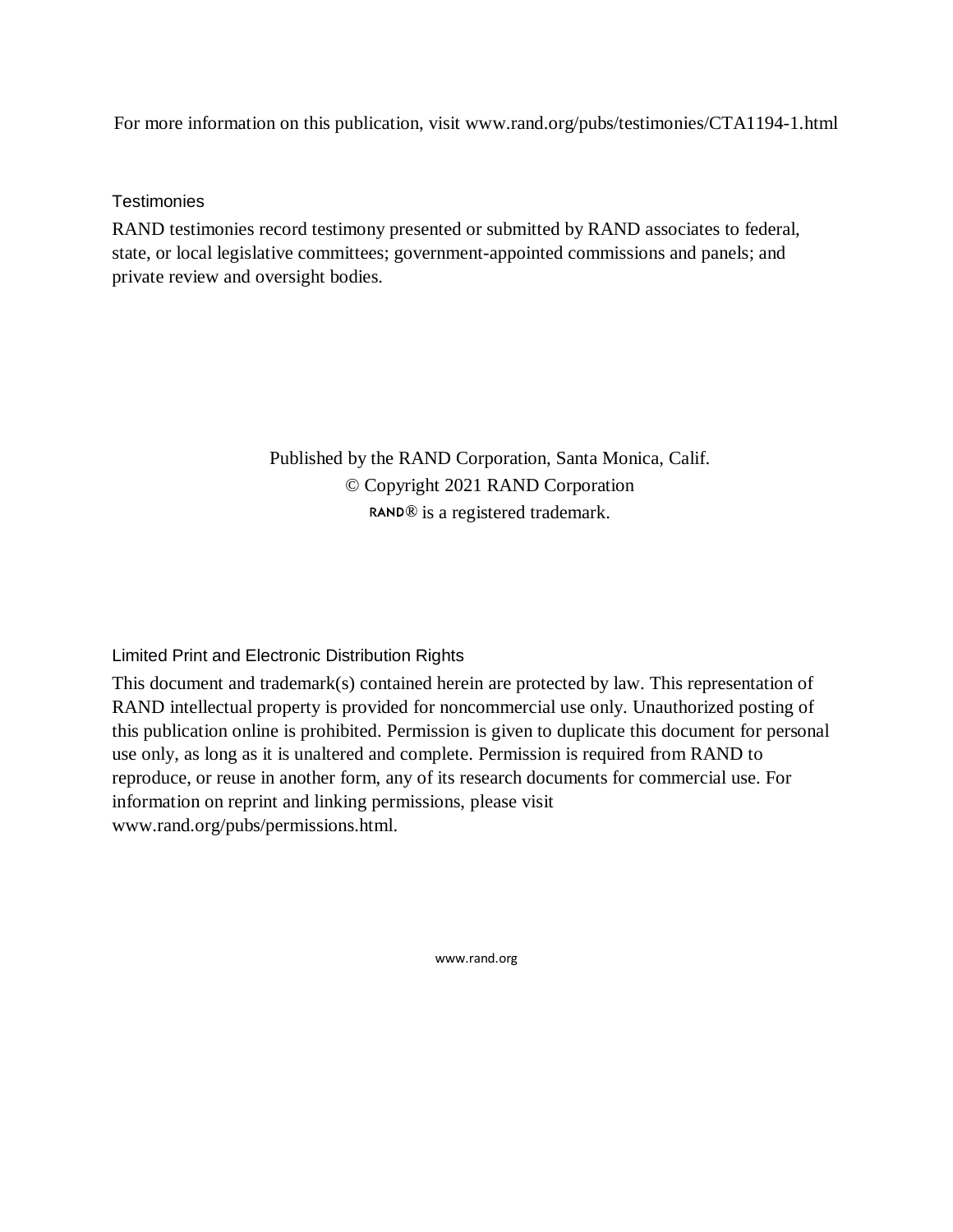## *U.S. Allied and Partner Support for Taiwan: Responses to a Chinese Attack on Taiwan and Potential U.S. Taiwan Policy Changes*

Testimony of Bonny Lin<sup>[1](#page-2-0)</sup> The RAND Corporation<sup>[2](#page-2-1)</sup>

Before the U.S.-China Economic and Security Review Commission

February 18, 2021

s the Biden administration assesses its Taiwan policy, it is important to examine how U.S. allies and partners in the Indo-Pacific may respond to a potential conflict over Taiwan. Support from regional countries will be critical to the U.S. ability to defend s the Biden administration assesses its Taiwan policy, it is important to examine how U.S. allies and partners in the Indo-Pacific may respond to a potential conflict over Taiwan. Support from regional countries will be cr three sections that explore (1) factors that influence the willingness of U.S. allies and partners to aid Taiwan in the event of a Chinese attack, (2) how regional countries may respond if the United States does not come to Taiwan's defense, and (3) how U.S. allies and partners may view a U.S. Taiwan policy shift away from strategic ambiguity.

There is very limited publicly available information on whether allies and partners would intervene in a China-Taiwan conflict. Many regional countries view discussing their potential roles in a Taiwan conflict as too politically sensitive. As a result, this testimony is based on discussions with regional experts and insights from a recent RAND study on how allies and partners position themselves between the United States and China and on the influence the United States and China have over countries in the Indo-Pacific.<sup>[3](#page-2-2)</sup>

 $\overline{a}$ 

<span id="page-2-0"></span> $<sup>1</sup>$  The opinions and conclusions expressed in this testimony are the author's alone and should not be interpreted as</sup> representing those of the RAND Corporation or any of the sponsors of its research.

<span id="page-2-1"></span> $<sup>2</sup>$  The RAND Corporation is a research organization that develops solutions to public policy challenges to help make</sup> communities throughout the world safer and more secure, healthier and more prosperous. RAND is nonprofit, nonpartisan, and committed to the public interest.

<span id="page-2-2"></span><sup>3</sup> Bonny Lin, Michael S. Chase, Jonah Blank, Cortez A. Cooper III, Derek Grossman, Scott W. Harold, Jennifer D. P. Moroney, Lyle J. Morris, Logan Ma, Paul Orner, Alice Shih, and Soo Kim, *Regional Responses to U.S.-China Competition in the Indo-Pacific: Study Overview and Conclusions*, Santa Monica, Calif.: RAND Corporation, RR-4412-AF, 2020, https://www.rand.org/pubs/research\_reports/RR4412.html.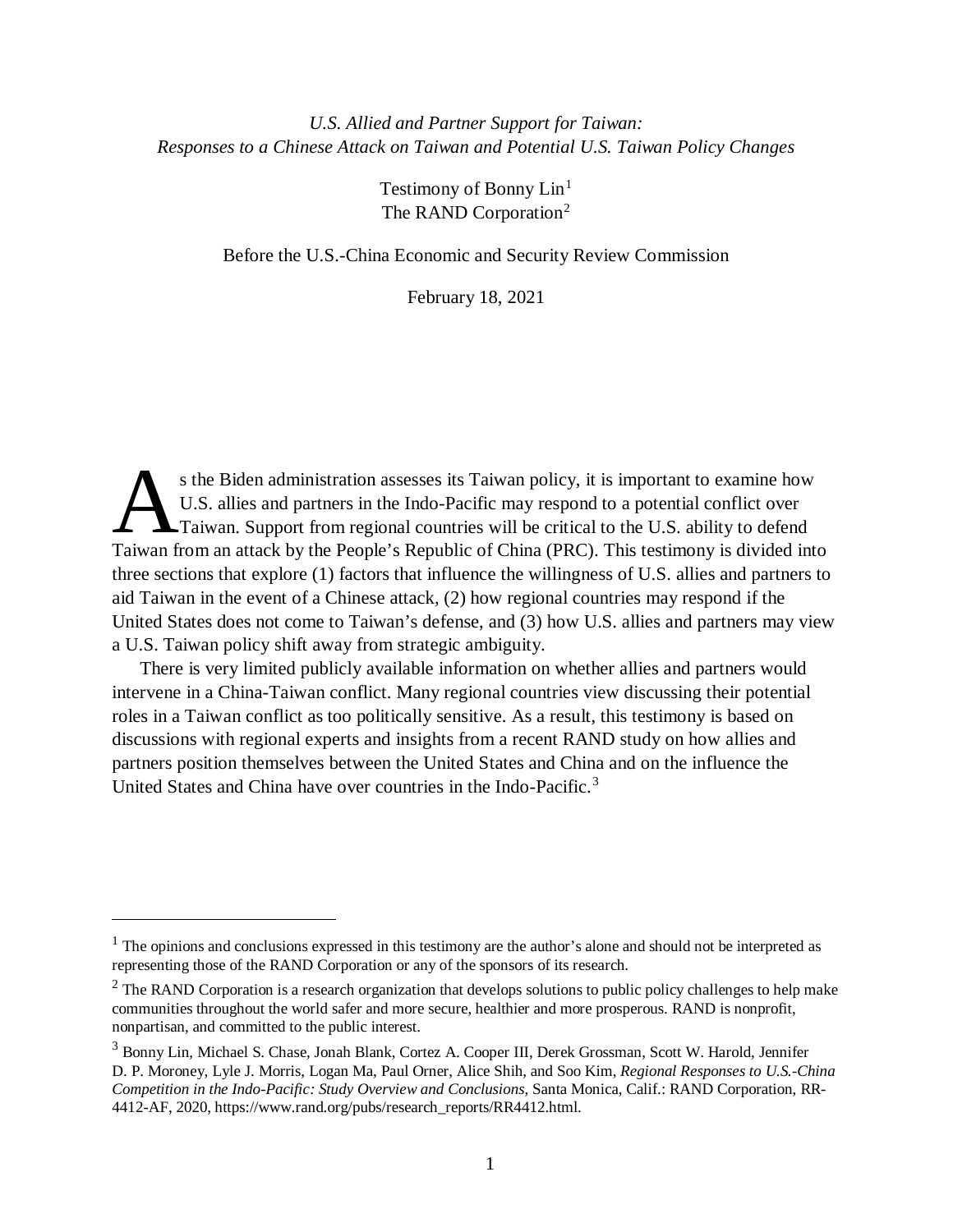## Willingness to Aid Taiwan

Although U.S. allies and partners might more readily provide diplomatic assistance (in terms of criticism of PRC use of force) if China attacks Taiwan, there is likely to be variability in their willingness to provide military assistance to Taiwan, and the United States will likely have to shoulder the majority of the military aid to the island. Even some of the closest U.S. allies, such as Japan and Australia, may face constraints that limit their ability to contribute. Five overarching factors would likely influence how allies and partners in the Indo-Pacific might respond to a Chinese attack on Taiwan:

- the specific actions taken by both sides, including the Chinese activity and Taiwan's response
- the importance of Taiwan to the ally or partner, particularly compared with China
- the potential for Chinese retaliation and growing Chinese power
- the ally or partner's relationship with the United States and what the United States can provide
- any potential ally or partner's domestic, legal, foreign policy, or other constraints on use of force or involvement in military conflicts.

According to these five factors, Japan and Australia rank as the two countries most likely to assist the United States militarily in the defense of Taiwan, likely allowing the United States to conduct operations from military bases on their territories and potentially contributing their own troops to the fight. India, the Philippines, Singapore, South Korea, Thailand, and Vietnam fall into the more uncertain category. Countries in this latter group may try to stay neutral or provide limited, less conspicuous forms of assistance, such as intelligence-sharing, support for limited humanitarian military operations (such as noncombatant evacuation operations), or logistics support. Depending on the specific geopolitical context, including actions taken by China and what the United States can offer to incentivize or reassure these allies and partners, countries in this latter group may be willing to contribute more.

#### *Specific Actions Taken by China and Taiwan*

How the Chinese attack unfolds and how Taiwan responds will be critical to regional assessments of whether to aid Taiwan. Most regional countries do not have official relations with Taiwan. [4](#page-3-0) Regional countries are cognizant that China (1) views Taiwan as a core national interest, (2) is set on unification with Taiwan, and (3) views any conflict over Taiwan as an "internal affair." This is likely to contribute to more caution in regional deliberations to assist Taiwan.

The cause of the Chinese attack on Taiwan is likely to shape regional and international responses. U.S. allies and partners are likely to assess which side is more to blame for the unfolding conflict. Did China launch a bolt from the blue? Did Taiwan take a bold new action or

<span id="page-3-0"></span><sup>&</sup>lt;sup>4</sup> Taiwan currently has 15 diplomatic allies: Marshall Islands, Republic of Nauru, Palau, Tuvalu, Eswatini, Holy See, Belize, Republic of Guatemala, Haiti, Republic of Honduras, Nicaragua, Republic of Paraguay, St. Kitts and Nevis, Saint Lucia, and St. Vincent and the Grenadines. See Ministry of Foreign Affairs, Republic of China (Taiwan), "Diplomatic Allies," webpage, undated, https://en.mofa.gov.tw/AlliesIndex.aspx?n=1294&sms=1007.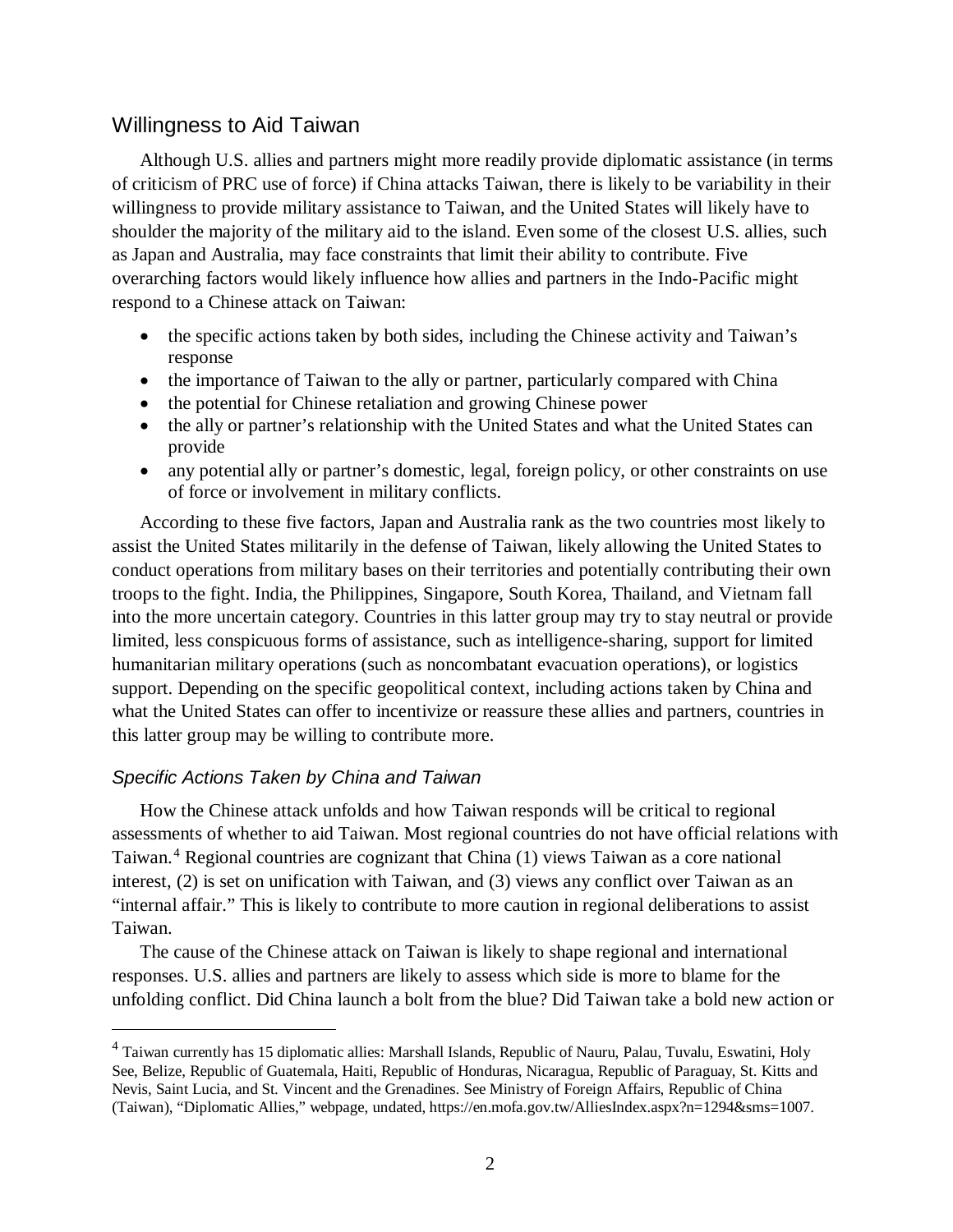move toward independence against Chinese warning? Who is seen as being at fault and how aggressive China has been in the Indo-Pacific region at large are likely to influence whether allies and partners are willing to support Taiwan.

The scale and damage of the Chinese attack is also a determining factor. A massive Chinese military attack on Taiwan resulting in significant casualties, such as launching an amphibious invasion of the main Taiwan island, could generate more regional willingness to assist Taiwan, particularly if significant numbers of allied and partner citizens are killed in such an attack<sup>[5](#page-4-0)</sup>: The Philippines and Vietnam, for example, are two of the countries with the most citizens in Taiwan, and each have over 100,000 citizens working or studying on the island. [6](#page-4-1) A more limited attack, such as military action against less populated Taiwan offshore islands, could result in a more muted regional response.

Regional countries are also likely to consider how Taiwan responds to the Chinese attack. Allies and partners may be more inclined to come to Taiwan's defense if the island's response is limited to countering the assaulting People's Liberation Army (PLA) forces, compared to Taiwan engaging in some type of countervalue retaliation (such as striking Chinese cities) that results in significant Chinese civilian deaths that could cause Beijing to further escalate its use of force.

If the conflict widens and escalates, regional countries could become involved if their territories (or claimed territories) are attacked by China or used by China to attack Taiwan. China, for example, could seek to deter or cripple large-scale U.S. and allied intervention by striking early at U.S. or allied military bases. China could also seek to launch attacks on the United States, Taiwan, or coalition members from assets based on disputed South China Sea (SCS) territories and expand Beijing's control of the SCS. Such an expansion of activities in the SCS could draw such countries as Vietnam and the Philippines into the conflict.

#### *Taiwan's Importance*

A major factor that allies and partners will likely consider is how important Taiwan is for their country strategically and what Taiwan offers. This could involve assessments of whether maintaining a democratic and independent Taiwan is important for the ally or partner's security and the importance of trade and other exchanges with Taiwan.

#### **Security**

On the security side, there is not a common, shared view of the degree of security risk or threat a Chinese attack on Taiwan poses to the Indo-Pacific region. Although regional countries might view an attack as representing Beijing's increased assertiveness and willingness to use force to achieve its objectives, most allies and partners do not view an attack on Taiwan as directly and significantly threatening their security. Many are well aware of the decades of cross-

<span id="page-4-0"></span><sup>&</sup>lt;sup>5</sup> In the event of a Chinese attack on Taiwan, one of the first responses from regional countries may be to evacuate their citizens from Taiwan. How the United States, China, and Taiwan aid such efforts may influence regional decisions to assist Taiwan. This could involve some degree of regional coordination or deconfliction with China.

<span id="page-4-1"></span><sup>6</sup> Keoni Everington, "Migrant Worker Count in Taiwan Climbs to 706,000, Indonesians Largest Group," *Taiwan News,* June 3, 2019.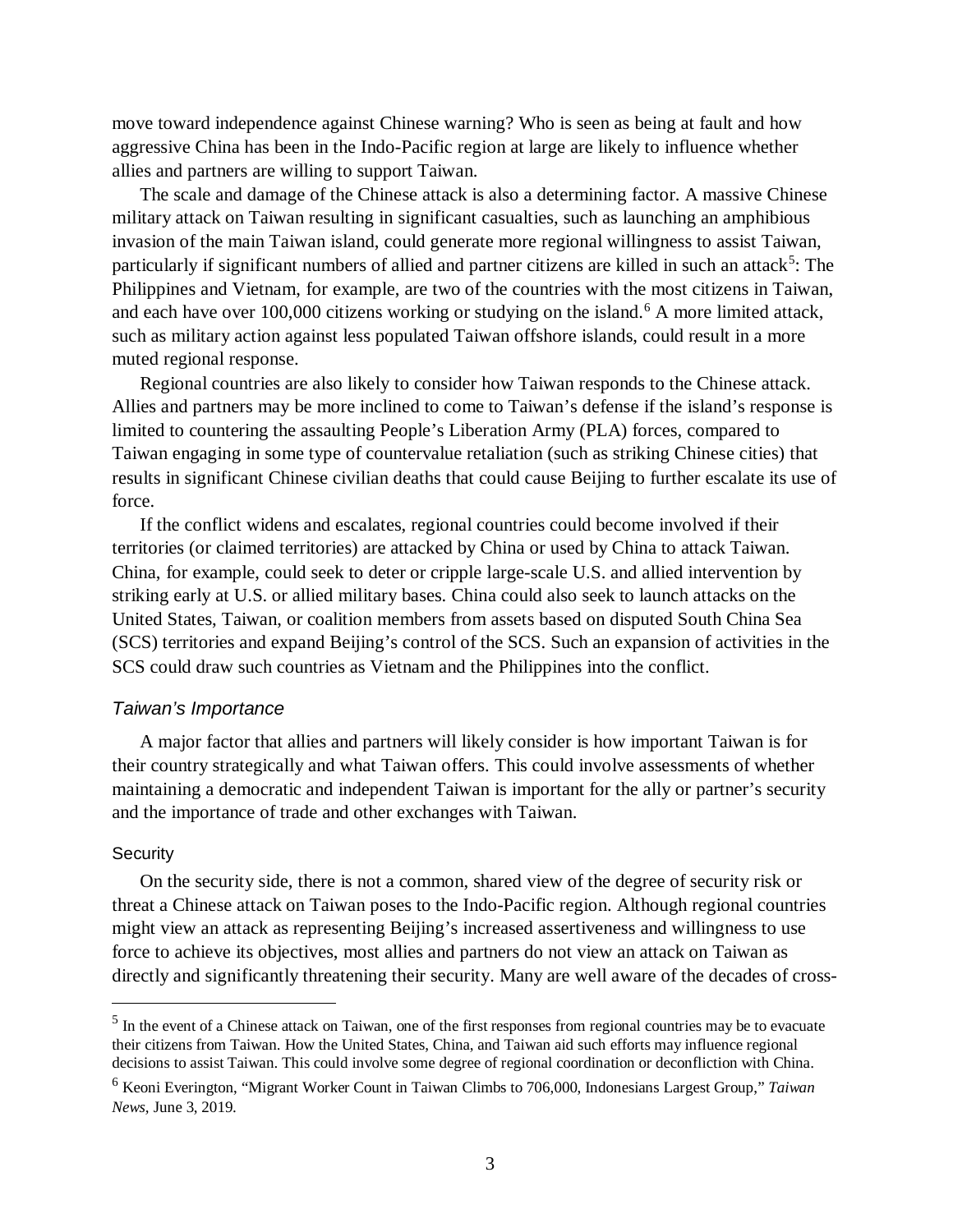Strait tensions and China's One China Principle, which claims Taiwan as part of China. Regional allies and partners may believe that how China uses military force to address what Beijing perceives to be an "internal issue" (Taiwan) is likely different than how China conducts foreign policy and considers use of force against other countries.

A key exception is Japan, which is geographically located close to Taiwan. A Chinese takeover of Taiwan could have significant implications and complicate Japan's security situation. Beijing's control of Taiwan could enable the PLA to use Taiwan as a forward military presence to increase military activities around the Senkaku/Diaoyu Islands, an ongoing territorial dispute between Japan and China. Chinese occupation of Taiwan brings PLA forces closer to Japanese territories and waters and could threaten the security of Japan's maritime trade and energy routes.

There is also increasing concern in Australia about the security and larger geopolitical implications of a Chinese attack on Taiwan. Similar to their Japanese counterparts, Australian strategists are worried that a Chinese attack on Taiwan could further enable the PLA to project power beyond the First Island Chain,<sup>[7](#page-5-0)</sup> allowing the PLA to be more active and more assertive in the Indo-Pacific, including by operating in areas closer to Australia.<sup>[8](#page-5-1)</sup> Australia, as well as Japan and other regional countries, may also view a Chinese attack on Taiwan as a challenge to the existing rules-based international order and a threat to democracies in the Indo-Pacific. As a sign of Taiwan's growing importance, Australia and the United States "re-affirmed Taiwan's important role in the Indo-Pacific" in a joint high-level statement that summarized discussions at the July 2020 Australia-U.S. Ministerial Consultations.<sup>[9](#page-5-2)</sup>

Regional countries that have territorial disputes with China, such as India, Japan, the Philippines, and Vietnam, are also likely to recognize that if China were to successfully take Taiwan by force, Beijing could turn more attention to and direct more military resources toward "resolving" territorial disputes against them. It is unlikely, however, that this consideration by itself is sufficient to encourage regional allies and partners to militarily assist Taiwan, particularly given the potential for Chinese retaliation.

#### Trade and Investment

Beyond security concerns, regional countries are also likely to examine the extent to which Taiwan is important for their economic development. Overall, regional countries are more dependent on China economically than on Taiwan. Regional countries trade significantly more

<span id="page-5-0"></span> $<sup>7</sup>$  The First Island Chain consists of islands that extend from Japan to Taiwan, the Philippines, and Malaysia. See</sup> Andrew S. Erickson and Joel Wuthnow, "Barriers, Springboards and Benchmarks: China Conceptualizes the Pacific 'Island Chains,'" *China Quarterly*, Vol. 225, March 2016.

<span id="page-5-1"></span><sup>8</sup> See, for example, Alan Dupont, "Might Taiwan Be the Next Franz Ferdinand Moment?" *The Australian*, November 22, 2020.

<span id="page-5-2"></span><sup>&</sup>lt;sup>9</sup> U.S. Department of Defense, "Joint Statement on Australia-U.S. Ministerial Consultations (AUSMIN) 2020," July 28, 2020.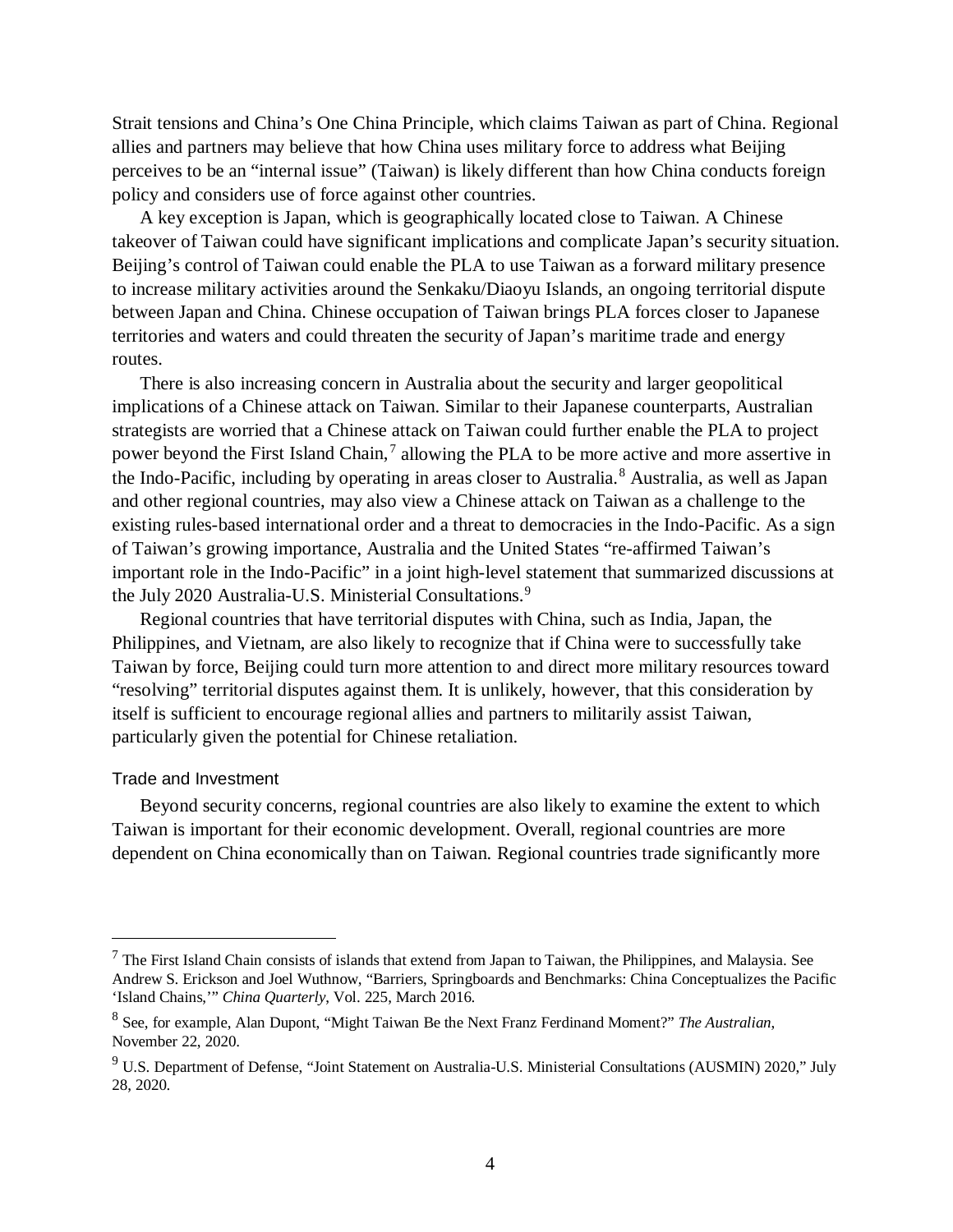with China, and most also receive more investment from China than from Taiwan.<sup>[10](#page-6-0)</sup> Tables 1 and 2 in the appendix provide a more detailed breakdown of trade and investment.

#### *Potential for Chinese Retaliation and Growing Chinese Power*

A critical factor that is likely to discourage allies and partners from assisting Taiwan is the fear of potential Chinese retaliation or punishment. Intervening, particularly militarily, is a strong signal that U.S. allies and partners have picked a side and that they have decided to align with the United States against China. The ally or partner's degree of intervention is likely to determine the extent of PRC retaliation.

China has a wide range of cards to play to punish U.S. allies and partners for supporting Taiwan. Allies and partners may worry that China could increase coercion or pressure against them politically, economically, and militarily. Examples of activities China could undertake include limiting cooperation with allies or partners on issues of top priority or importance to them (e.g., limiting cooperation with South Korea on North Korea); intervening in the domestic affairs of allies and partners (e.g., supporting separatist or violent extremist groups or increasing PRC influence operations); limiting educational and cultural exchanges, trade, or investment; or escalating tensions over disputed territories.<sup>[11](#page-6-1)</sup> Allies and partners may also fear that China could engage in military strikes against their territories or embrace other types of military operations to limit their ability to support Taiwan or punish them for aiding the island.

There is also regional concern that if China's power (especially its military power) continues to grow, it would be very difficult and costly to defend Taiwan. It might not be in the ally or partner's interest to partake in a costly conflict against a more powerful China. Even if the United States and allies and partners were able to successfully counter an initial PRC attack on Taiwan and deny China from achieving its immediate objectives, Beijing could still remain committed to unification with Taiwan. China could wage a protracted conflict over Taiwan that would challenge and impose significant costs to countries defending the island.

#### *Relationship with the United States*

If the United States does not take action to assist Taiwan, it is unlikely that other regional countries would be willing to do so and bear the brunt of potential Chinese retaliation without U.S. support. Because U.S. leadership is necessary to form a coalition to defend Taiwan, U.S. allies and partners are likely to assess their willingness to assist Taiwan in the context of their relationship with the United States. They are likely to consider both the costs and benefits, as follows:

<span id="page-6-0"></span> $10$  Beyond trade and investment, it is also worth noting that Taiwan plays a critical and dominant role in its ability to make leading-edge semiconductor chips, which are used widely across industries. A Chinese attack or takeover of Taiwan is likely to significantly disrupt this supply. U.S. allies and partners, however, are recognizing their dependence on Taiwan and are taking measures to reduce this dependency, including by asking Taiwan to increase investments in their territories. See Alan Crawford, Jarrell Dillard, Helene Fouquet, and Isabel Reynolds, "The World Is Dangerously Dependent on Taiwan for Semiconductors," Bloomberg, January 25, 2021.

<span id="page-6-1"></span> $11$  It is important to note that China's ability to engage in some of these activities may be limited in a U.S.-China conflict.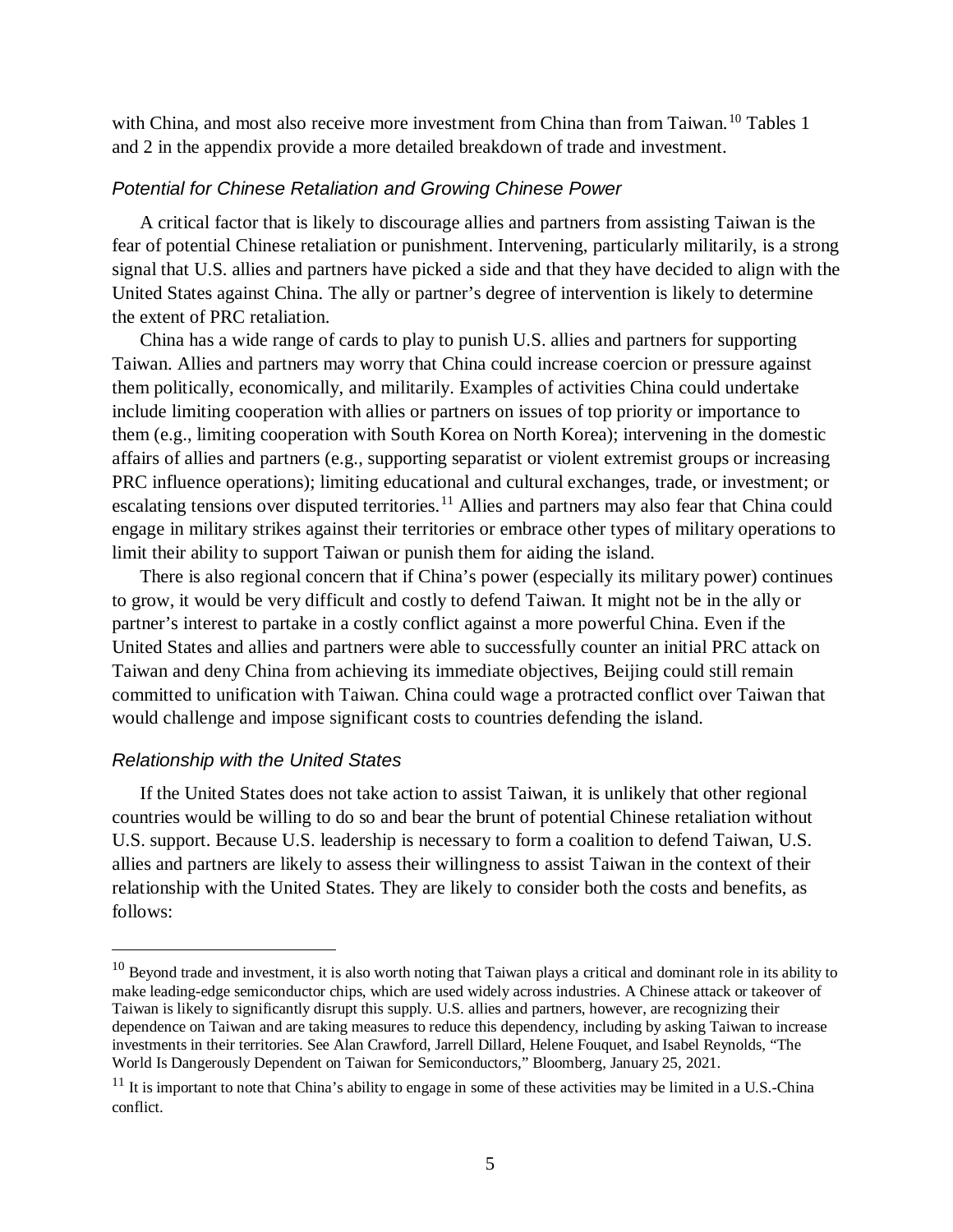- What are the costs to the ally or partner if it does not assist the United States?
- What benefits or assurances could the United States provide the ally or partner if it joined the coalition to defend Taiwan?

A U.S. decision to use military force to intervene and defend Taiwan is a significant decision, and U.S. political and military leaders would likely have to consider worst case scenarios: that such intervention could result in a larger U.S.-China conflict that could reshape the Indo-Pacific region and beyond. Should the United States decide to use military force to assist Taiwan, the United States is likely to request contributions from allies and partners, given the gravity of the decision. On the military side, the United States may be particularly interested in being able to operate from military bases in Japan and the Philippines because of both allies' proximity to Taiwan.

#### **Costs**

Although existing mutual defense treaties do not explicitly require allies to assist the United States in a China-Taiwan conflict (or in any other specific conflict that the United States becomes involved in), U.S. allies are likely to assess that there is a lot for them to lose if they do not side with the United States.<sup>[12](#page-7-0)</sup> Allies may worry that their alliance and relationship with the United States would suffer if they do not contribute, and the United States might scale back military exchanges, training, and aid, as well as general support and cooperation. U.S. partners have similar concerns but to a lesser degree than allies.

U.S. allies and partners may also have to consider the implications to their security and the larger Indo-Pacific region should the United States fail to deter China from escalating a Taiwan conflict or lose a war against China. A U.S. loss, for instance, could lead to the decline of U.S. power and influence in the Indo-Pacific region, and the region could become more dominated by and reshaped to Chinese preferences. U.S. public opinion could also turn against significant U.S. military commitments to the Indo-Pacific region, resulting in the further weakening of U.S. alliances and partnerships. Regional countries might respond to the decline in U.S. influence by investing more in advanced military capabilities, including nuclear weapons programs. These changes could have profound and destabilizing regional ramifications that U.S. allies and partners wish to avoid. Allies and partners may find it is in their best interest to support the United States to ensure a U.S. victory.

#### Benefits and Assurances

An additional factor that allies and partners would likely consider is what benefits or assurances they may obtain by working with the United States to defend Taiwan. If allies and partners decide to assist Taiwan, they could use their contributions to improve relations and seek preferential treatment or other advantages from the United States. The United States has used political, economic, and military incentives to help convince allies and partners to join U.S.-led

<span id="page-7-0"></span> $12$  For some of the concerns from Australian experts on this issue, see Paul Dibb, "Australia and the Taiwan" Contingency," *The Strategist,* February 6, 2019.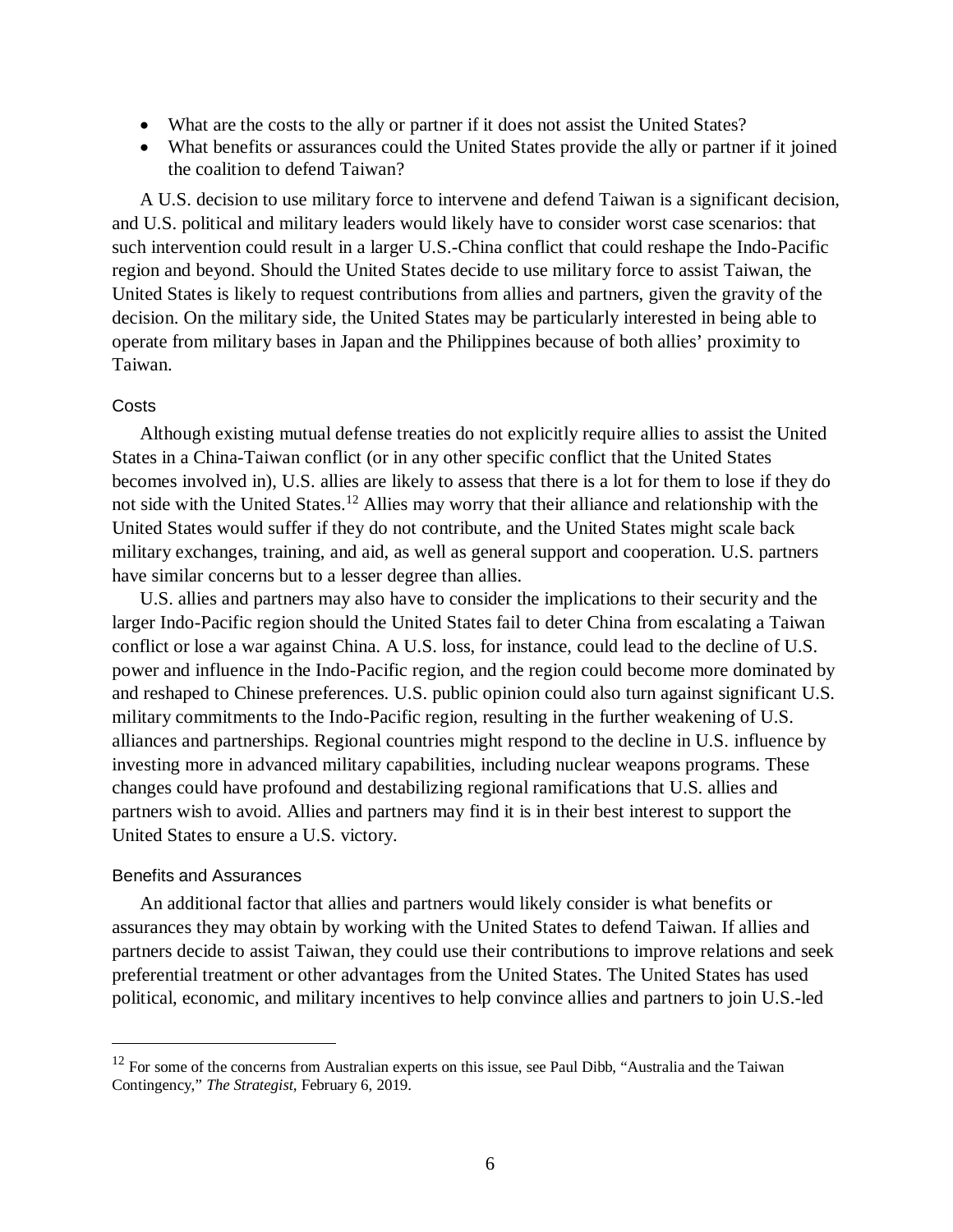military coalitions before. These incentives include, for example, providing allies and partners with geopolitical support; economic aid, trade, and investment; and military aid, sales, or training.<sup>[13](#page-8-0)</sup> Similarly, allies and partners are likely to ask for assurances from the United States, including measures the United States could take to defend the ally or partner if China retaliates (e.g., is the United States able to help intercept potential PLA missiles that might strike the ally or partner's cities or military bases?). These discussions and negotiations are likely to occur via quiet diplomacy and could help encourage U.S. allies and partners to contribute.

#### *Other Domestic Constraints*

Finally, allies and partners might face domestic legal or other foreign policy limitations on use of force or involvement in military conflicts. On one hand, for example, any Vietnamese military assistance to Taiwan is likely very difficult and would require Vietnam to discard its Three Nos defense policy of no military alliances, no aligning with one country against another, and no foreign military bases on Vietnamese soil.<sup>[14](#page-8-1)</sup> On the other hand, U.S. requests to access its military bases in Japan for combat operations is likely but not automatic. Although Japan is the U.S. ally or partner in the Indo-Pacific region that is most likely to contribute troops to defend Taiwan, Tokyo's use of its Self-Defense Forces to aid Taiwan would still have to meet three conditions: (1) that the Chinese attack "threatens Japan's survival and poses a clear danger to fundamentally overrun people's right to life, liberty, and pursuit of happiness," (2) "there is no other appropriate means available to repel the attack and ensure Japan's survival and protection of its people," and (3) "the use of force will be limited to the minimal extent necessary."[15](#page-8-2)

## Responses If the United States Does Not Intervene

Although the 1979 Taiwan Relations Act (TRA) does not explicitly guarantee that the United States would use force to defend Taiwan in the event of a Chinese attack, the United States is Taiwan's closest strategic partner and security provider. Regional allies and partners are likely to view U.S. inaction as a sign of declining U.S. influence and power in the Indo-Pacific and would likely also question how committed the United States is to defend them and other countries. Regional countries could also see U.S. inaction as signaling acquiescence to rising Chinese power and a potential acceptance of a Chinese sphere of influence in the Indo-Pacific.

<span id="page-8-0"></span> $13$  Geopolitical support could include, for example, helping allies or partners join key organizations, providing allies and partners with more access and intelligence, and elevating or increasing diplomatic exchanges to raise the ally or partner's profile. For how the United States offered incentives to build a wartime coalition, see Barbara Slavin, "U.S. Builds War Coalition with Favors – and Money," *USA Today*, February 25, 2003; and David E. Sanger, "Meanwhile, Back at the Ranch," *New York Times*, May 28, 2003.

<span id="page-8-1"></span><sup>&</sup>lt;sup>14</sup> For a discussion of Vietnam's defense policy, see Derek Grossman and Christopher Sharman, "How to Read Vietnam's Latest Defense White Paper: A Message to Great Powers," *War on the Rocks*, December 31, 2019; and Derek Grossman, *Regional Responses to U.S.-China Competition in the Indo-Pacific: Vietnam*, Santa Monica, Calif.: RAND Corporation, RR-4412/6-AF, 2020, https://www.rand.org/pubs/research\_reports/RR4412z6.html.

<span id="page-8-2"></span><sup>15</sup> Jeffrey W. Hornung, *Japan's Potential Contributions in an East China Sea Contingency*, Santa Monica, Calif.: RAND Corporation, RR-A314-1, 2020, p.98, https://www.rand.org/pubs/research\_reports/RRA314-1.html.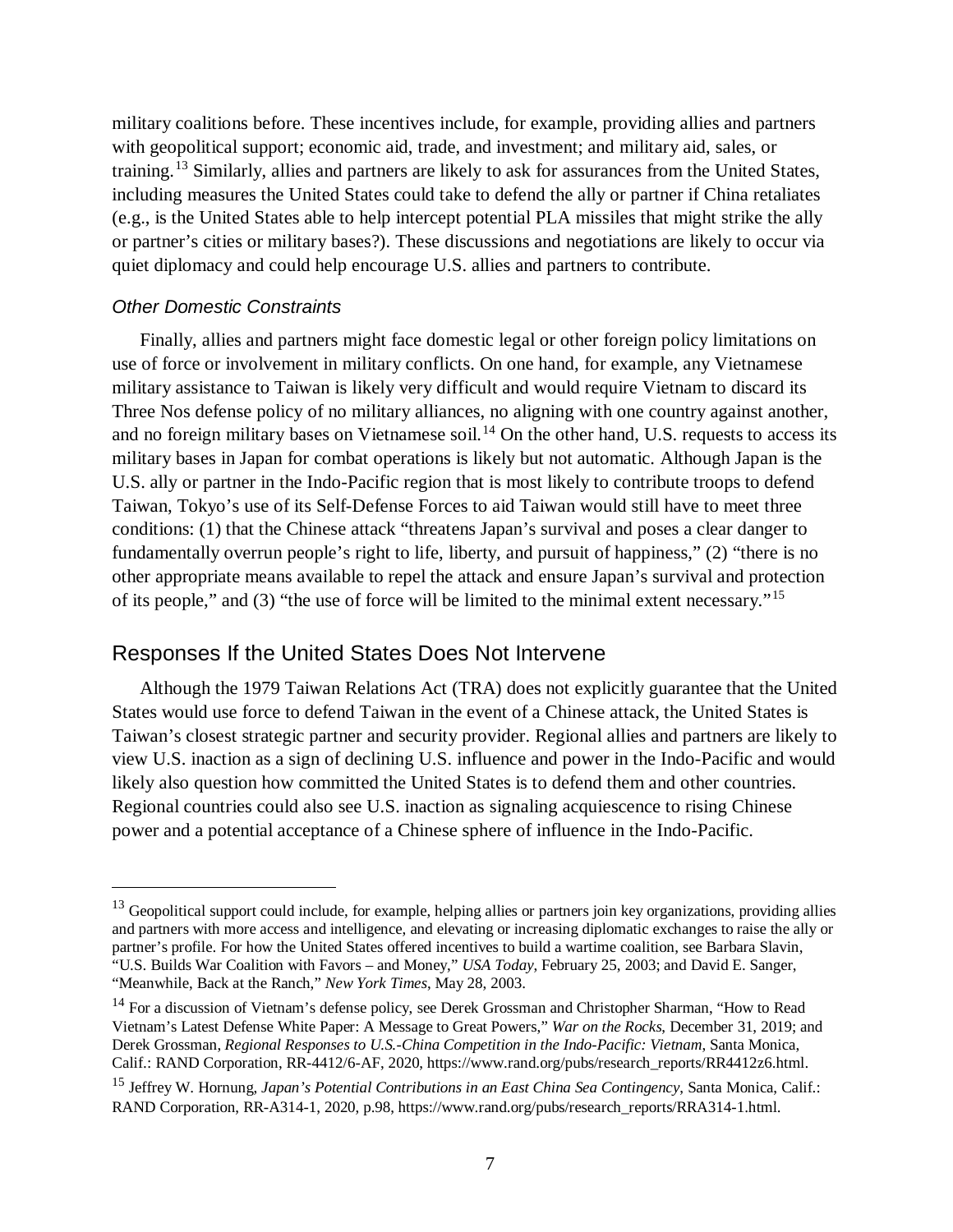As mentioned earlier, regional countries might respond to a perceived decline in U.S. influence by investing more in advanced military capabilities.

It is important to note that the reverse is not necessarily true: U.S. intervention to defend Taiwan may not cause all or most regional countries to develop closer ties with the United States. Although some countries might seek closer ties with the United States in hopes of strengthening security ties and to assure that the United States would similarly defend them from China, others may wish to maintain their existing relationships or even desire greater independence or distance from the United States to avoid becoming dragged into a U.S.-China conflict over Taiwan.

#### Responses to Changes in U.S. Policy on Taiwan

There are several ways the United States could change its long-standing policy of "strategic ambiguity" to strengthen its commitment to Taiwan. On one hand, the United States could de facto change how it operates, supports, and engages with Taiwan without publicly announcing a shift in U.S. Taiwan policy or revising the TRA. This could involve, for example, expanding military exchanges and increasing arms sales to Taiwan or bolstering U.S. military presence in the Indo-Pacific region to defend the island. Some of these U.S. activities that increase Taiwan's capabilities and U.S. presence could be relatively low-key or conducted without clear association with Taiwan. They could attract less Chinese and international attention and could be viewed as more-incremental increases in U.S. commitment to Taiwan. As a result, China may not feel compelled to respond to every U.S. action and may only react to select U.S. activities that attract more public attention or are more significant.

On the other hand, the United States could embrace higher-profile approaches to increasing support for Taiwan by publicly clarifying U.S. commitments to Taiwan, a position that some high-ranking former officials have recently argued in favor of. This could be in the form of issuing a public statement, <sup>[16](#page-9-0)</sup> upgrading the U.S.-Taiwan relationship or diplomatically recognizing Taiwan,<sup>[17](#page-9-1)</sup> revising the TRA, or signing a new document or mutual defense treaty with Taiwan. A public statement, whether by U.S. leaders, the White House, or the State Department, could lay out how the administration views Taiwan and any changes to U.S. policy. China, however, might question whether the change would endure for the next or future U.S. administrations. In contrast, the latter options would likely appear to China as more enduring and significant changes in U.S. Taiwan policy. Diplomatically recognizing Taiwan would signal that the United States no longer abides by its One-China Policy, which Beijing views as a

<span id="page-9-0"></span><sup>&</sup>lt;sup>16</sup> This could involve fewer changes in U.S. Taiwan policy than recognizing Taiwan or revising the TRA, depending on the nature of the public statement. For example, see Richard Haass and David Sacks, "American Support for Taiwan Must Be Unambiguous," *Foreign Affairs,* September 2, 2020; and Idrees Ali and David Brunnstrom, "Pompeo Lifts Restrictions on U.S.-Taiwan Relationship as Clock Turns on Trump Administration," Reuters, January 9, 2021.

<span id="page-9-1"></span><sup>17</sup> Eric Chang, "US Should Fully Recognize Taiwan, Pressure China: John Bolton," *Taiwan News*, July 3, 2020; and Michael Mazza, "Assessing the Arguments for Immediately Extending Diplomatic Recognition to Taiwan," *Global Taiwan Brief*, Vol. 5, No. 10, May 20, 2020.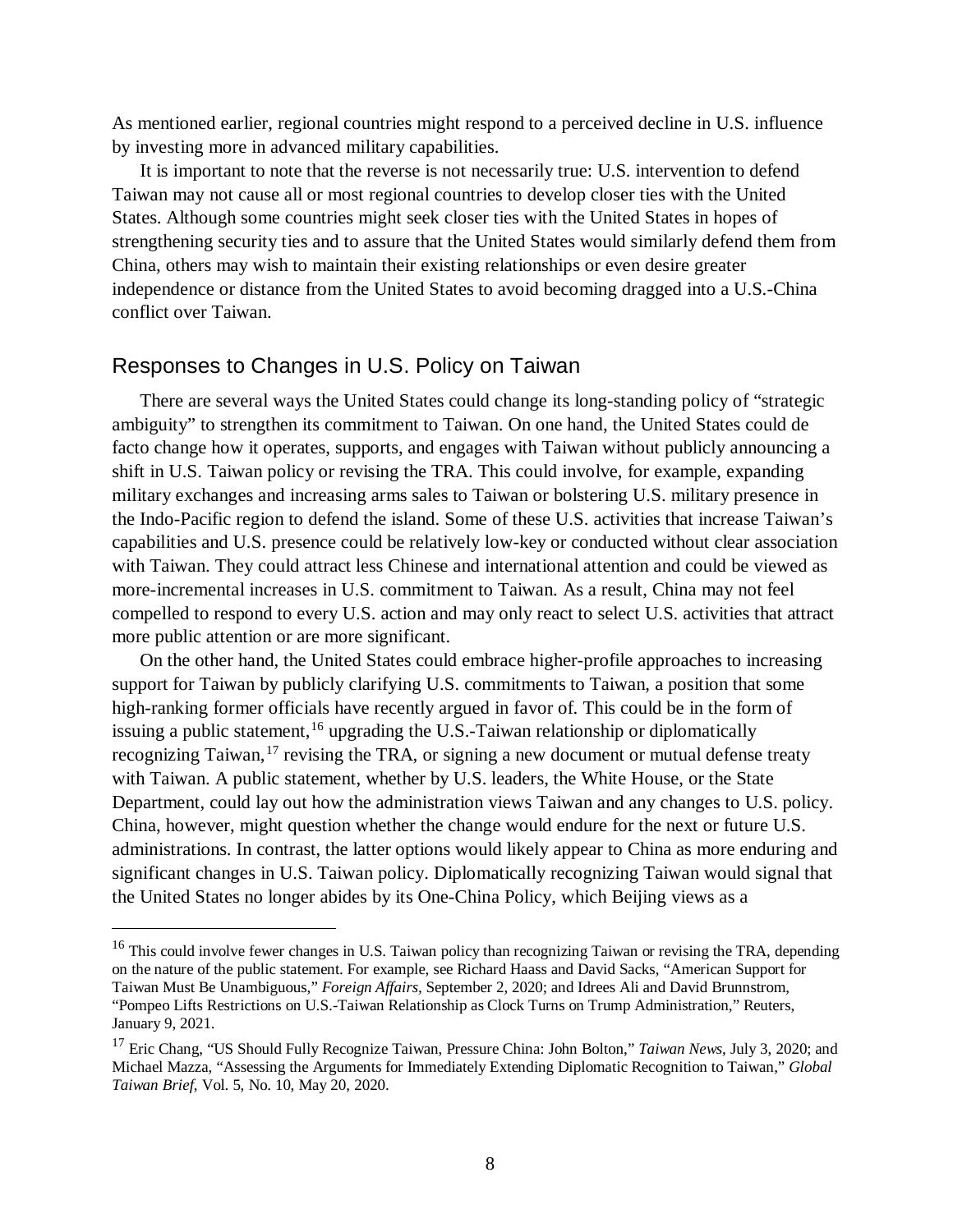precondition for formal U.S.-China diplomatic relations.[18](#page-10-0) Such steps as revising the TRA or signing a mutual defense treaty require Congressional action and are likely to remain in place across U.S. administrations.

U.S. allies and partners are likely to view these approaches differently. They are likely to be more supportive of more-incremental and lower-key options as less likely to result in greater regional tensions. Although U.S. allies or partners are unlikely to publicly criticize U.S. Taiwan policy, they might harbor private reservations of higher-profile, public options. They would more likely be concerned that China could respond strongly and negatively, which could increase cross-Strait tensions and U.S.-China tensions and could contribute to greater regional instability. At the same time, allies and partners might view a higher-profile option as a signal of a stronger and more enduring U.S. commitment to Taiwan.

Looking beyond how regional allies and partners may respond, it is important to note that higher-profile options risk escalating U.S.-China tensions and undermining cross-Strait stability more than maintaining it. This is because China is set on controlling and unifying with Taiwan and will likely view the new U.S. policy as supporting Taiwan's independence. Chinese leaders may feel no choice but to respond by increasing pressure or escalating against Taiwan and the United States.

There are likely only marginal gains to be had from clarifying the U.S. defense commitment to Taiwan versus maintaining the current U.S. policy of strategic ambiguity in terms of deterring China from attacking Taiwan. Under the current U.S. policy of strategic ambiguity, China has already taken into consideration the possibility of U.S. intervention in its military planning and, as a result, has amassed significant military capabilities opposite of Taiwan and continues to invest in rapid military modernization. [19](#page-10-1) Although China cannot know for sure that the United States will defend Taiwan, its military planners cannot afford to assume the United States will not.<sup>[20](#page-10-2)</sup> In other words, the current U.S. Taiwan policy of strategic ambiguity is probably already playing as large a role as it can in deterring China from attacking Taiwan. Publicly strengthening and clarifying the U.S. commitment to Taiwan would likely only reinforce Chinese planning for

<span id="page-10-1"></span> $19$  For an assessment of how China's military capability has grown with respect to its ability to engage in a conflict over Taiwan, see Eric Heginbotham, Michael Nixon, Forrest E. Morgan, Jacob L. Heim, Jeff Hagen, Sheng Li, Jeffrey Engstrom, Martin C. Libicki, Paul DeLuca, David A. Shlapak, David R. Frelinger, Burgess Laird, Kyle Brady, and Lyle J. Morris, *The U.S.-China Military Scorecard: Forces, Geography, and the Evolving Balance of Power, 1996–2017*, Santa Monica, Calif.: RAND Corporation, RR-392-AF, 2015,

https://www.rand.org/pubs/research\_reports/RR392.html; and Roger Cliff, *China's Military Power: Assessing Current and Future Capabilities*, New York: Cambridge University Press, 2015.

<span id="page-10-0"></span><sup>&</sup>lt;sup>18</sup> Bonnie S. Glaser and Michael J. Green, "What Is the U.S. "One China" Policy, and Why Does It Matter?" Center for Strategic and International Studies, January 13, 2017.

<span id="page-10-2"></span><sup>&</sup>lt;sup>20</sup> Timothy R. Heath, "Chinese Political and Military Thinking Regarding Taiwan and the East and South China Seas," testimony presented before the U.S.-China Economic and Security Review Commission on April 13, 2017, Santa Monica, Calif.: RAND Corporation, CT-470, 2017, https://www.rand.org/pubs/testimonies/CT470.html.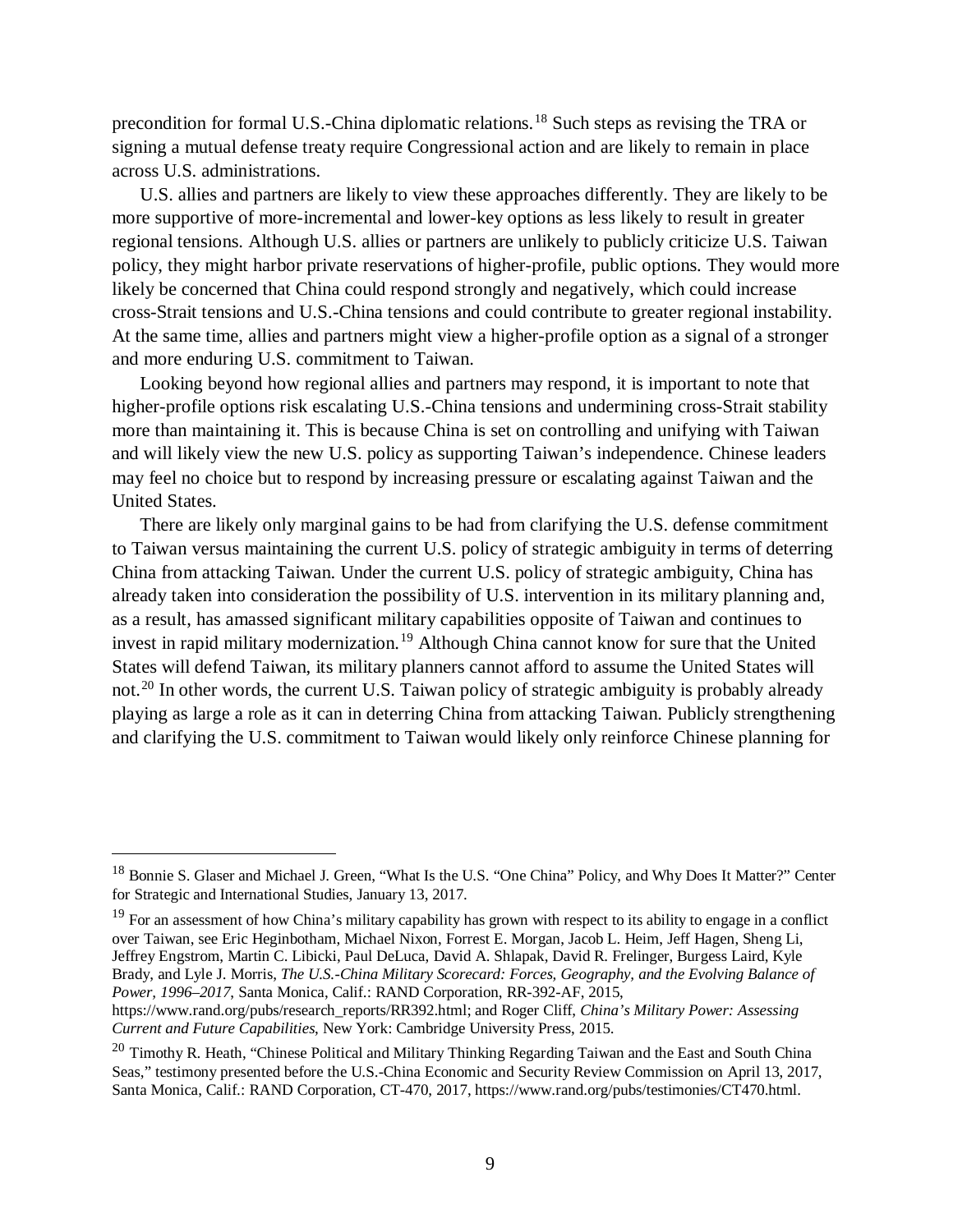U.S. intervention and could strengthen Chinese incentives to strike first against the United States or potential coalition members in a potential Taiwan contingency.<sup>[21](#page-11-0)</sup>

An increased U.S. commitment to defend Taiwan does not shield Taiwan from elevated Chinese coercion. There are many ways that China can ramp up political, economic, and military pressure on Taiwan without resorting to a military attack.<sup>[22](#page-11-1)</sup> Beijing is likely to increase such pressure to punish Taiwan if the United States takes significant steps to strengthen its commitment to the island.

Publicly clarifying a change in U.S. Taiwan policy also has little impact on whether U.S. allies and partners are willing to defend Taiwan from a Chinese attack. Regional countries are likely to base their calculations to assist Taiwan on the factors discussed earlier.

Given the importance of Taiwan to China, publicly clarifying the U.S. position on Taiwan also risks undermining the overall U.S.-China relationship. The United States still seeks to work with China on a variety of issues in the Indo-Pacific region and beyond. U.S. leaders would need to weigh the marginal benefits of a clearer security guarantee to Taiwan versus the loss in Chinese cooperation (and potential rise in Chinese obstruction) internationally.<sup>[23](#page-11-2)</sup>

## Implications and Recommendations for the United States

 $\overline{a}$ 

The variability and, to some extent, uncertainty in regional allied and partner willingness to defend Taiwan complicates U.S. defense planning for a potential Chinese attack against Taiwan. Allies and partners may not readily provide requested military assistance, and the United States may need to offer incentives and assurances to regional countries to encourage them to do so. As China continues to increase pressure on Taiwan, the United States would benefit from having more, regular, frank, and private discussions with allies and partners over what they may be willing to contribute in the event of a large-scale Chinese attack on the island. Consultations with key allies and partners will be critical if the United States moves to clarify its security commitment to Taiwan.

<span id="page-11-0"></span> $^{21}$  Chinese President Xi Jinping has repeatedly called on the PLA to be prepared for the worst and to be prepared for war. In recent years, as U.S.-China tensions increased and the United States embraced several higher-profile measures to strengthen its ties with Taiwan, there is growing perception in China that the United States is taking a more aggressive approach toward China that requires China to be more militarily prepared for a potential U.S. intervention. In January 2021, for example, Chinese military aircraft simulated an attack on a U.S. aircraft carrier as the aircraft flew into Taiwan's air defense zone. See "U.S. Aggressive Attitude to China Threatens World Peace: Scholars," *Xinhua News*, July 26, 2020; Ben Westcott, "Chinese President Xi Jinping Tells Troops to Focus on 'Preparing for War,'" *CNN*, October 14, 2020; and Kathrin Hille and Demetri Sevastopulo, "Chinese Warplanes Simulated Attacking US Carrier Near Taiwan," *Financial Times*, January 29, 2021.

<span id="page-11-1"></span><sup>&</sup>lt;sup>22</sup> Beijing could, for example, significantly restrict cross-Strait trade and exchanges, pressure other countries to further limit exchanges or engagements with Taiwan, increase a variety of military operations near or over Taiwan, quarantine or militarily blockade Taiwan, or seize one of Taiwan's offshore islands.

<span id="page-11-2"></span><sup>&</sup>lt;sup>23</sup> International issues on which the United States has sought cooperation with China include climate change, counterterrorism and defeating violent extremist organizations, countering the spread of weapons of mass destruction (particularly in North Korea and Iran), stabilizing the global economy, and managing the outbreak of global infectious diseases.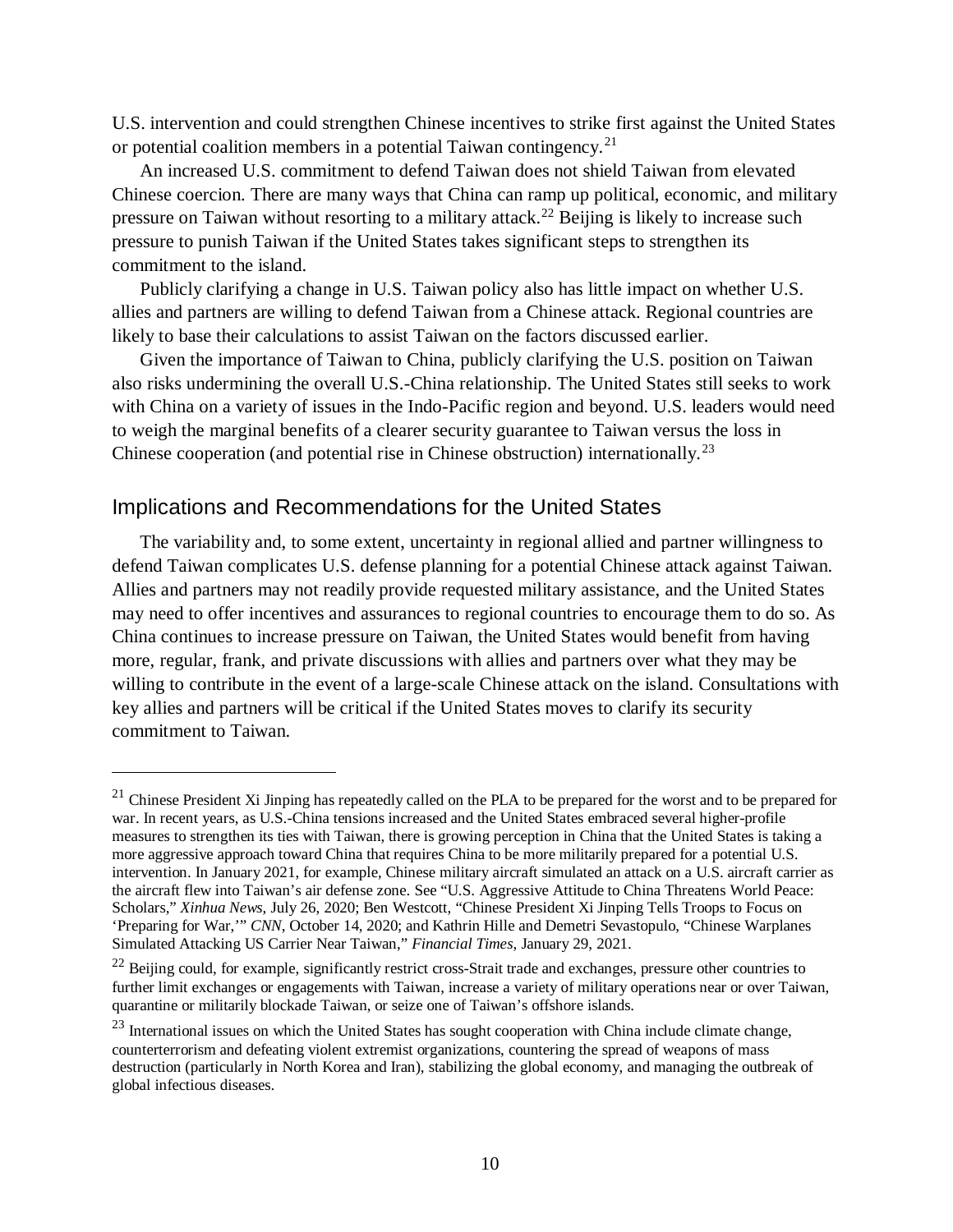The United States should also continue to encourage allies and partners to do more to support Taiwan during peacetime. This could involve allies and partners lobbying for Taiwan's participation in international organizations,  $24$  increasing or coordinating economic activities with Taiwan,<sup>[25](#page-12-1)</sup> and selling defense equipment and capabilities to Taiwan.<sup>[26](#page-12-2)</sup> The United States could work with not only allies and partners in the Indo-Pacific but also European countries and Canada.

The United States should continue to stand by Taiwan to support a fellow democracy and to maintain U.S. credibility and influence in the Indo-Pacific. If China attacks Taiwan, there is regional expectation that the United States would defend Taiwan even though the United States does not have a treaty obligation to do so. U.S. inaction would have larger consequences beyond Taiwan and could negatively affect assessments of U.S. commitment to the Indo-Pacific region, willingness to counter Chinese aggression, and willingness to defend regional allies and partners.

The 1979 TRA and the long-standing U.S. policy of strategic ambiguity have been successful in and remain critical to deterring China from attacking Taiwan. Any U.S. move to clarify its relationship with or commitments to Taiwan should involve a comprehensive weighing of the potential costs and benefits to Taiwan and to larger U.S. regional and global interests. As part of this assessment, Congress could require in the annual National Defense Authorization Act that the Department of Defense provide an assessment of Taiwan's progress toward achieving its Overall Defense Concept and of the state of U.S.-Taiwan defense ties.<sup>[27](#page-12-3)</sup>

Should U.S. leaders decide to shift U.S. Taiwan policy away from strategic ambiguity, embracing lower-key options that do not involve discarding the U.S. One-China Policy or revising the TRA are likely to lead to a lower risk of cross-Strait and U.S.-China tensions. If the United States decides to publicly clarify its Taiwan policy, it may want to do so after Taiwan has taken more steps to strengthen its resilience against Chinese military pressure and potential Chinese political and economic coercion.<sup>[28](#page-12-4)</sup>

The United States should not take any step to clarify its Taiwan policy without first consulting and coordinating with Taiwan. Clarifications should be accompanied by a clearer understanding or agreement between the United States and Taiwan on what Taipei needs to do for its defense. This could involve asking Taiwan to spend more on defense via smart investments, [29](#page-12-5) increasing U.S. consultations with Taiwan to ensure that increased expenditures

<span id="page-12-0"></span> <sup>24</sup> Keoni Everington, "Canada's Trudeau Supports Taiwan's Involvement in WHO," *Taiwan News*, January 30, 2020.

<span id="page-12-1"></span><sup>&</sup>lt;sup>25</sup> U.S. Department of Defense, "Joint Statement on Australia-U.S. Ministerial Consultations (AUSMIN) 2020," July 28, 2020.

<span id="page-12-2"></span><sup>26</sup> "Focus on COVID-19 Battle, France Tells China After Taiwan Warning," *Reuters,* May 13, 2020.

<span id="page-12-3"></span><sup>27</sup> Lee Hsi-min and Eric Lee, "Taiwan's Overall Defense Concept, Explained," *The Diplomat*, November 3, 2020.

<span id="page-12-4"></span><sup>&</sup>lt;sup>28</sup> For some of the measures Taiwan could take to increase its military resilience, see Michael A. Hunzeker and Dennis L. Weng, "The Painful, but Necessary, Next Steps in the U.S.-Taiwanese Relationship," *War on the Rocks*, September 24, 2020.

<span id="page-12-5"></span><sup>&</sup>lt;sup>29</sup> For examples of smart investments, such as highly mobile coastal defense cruise missiles, short-range air defense, defensive naval mines, small fast-attack craft, mobile artillery, and advanced surveillance assets, see David F. Helvey, "Closing Keynote Remarks," U.S.-Taiwan Defense Industry Conference, October 6, 2020.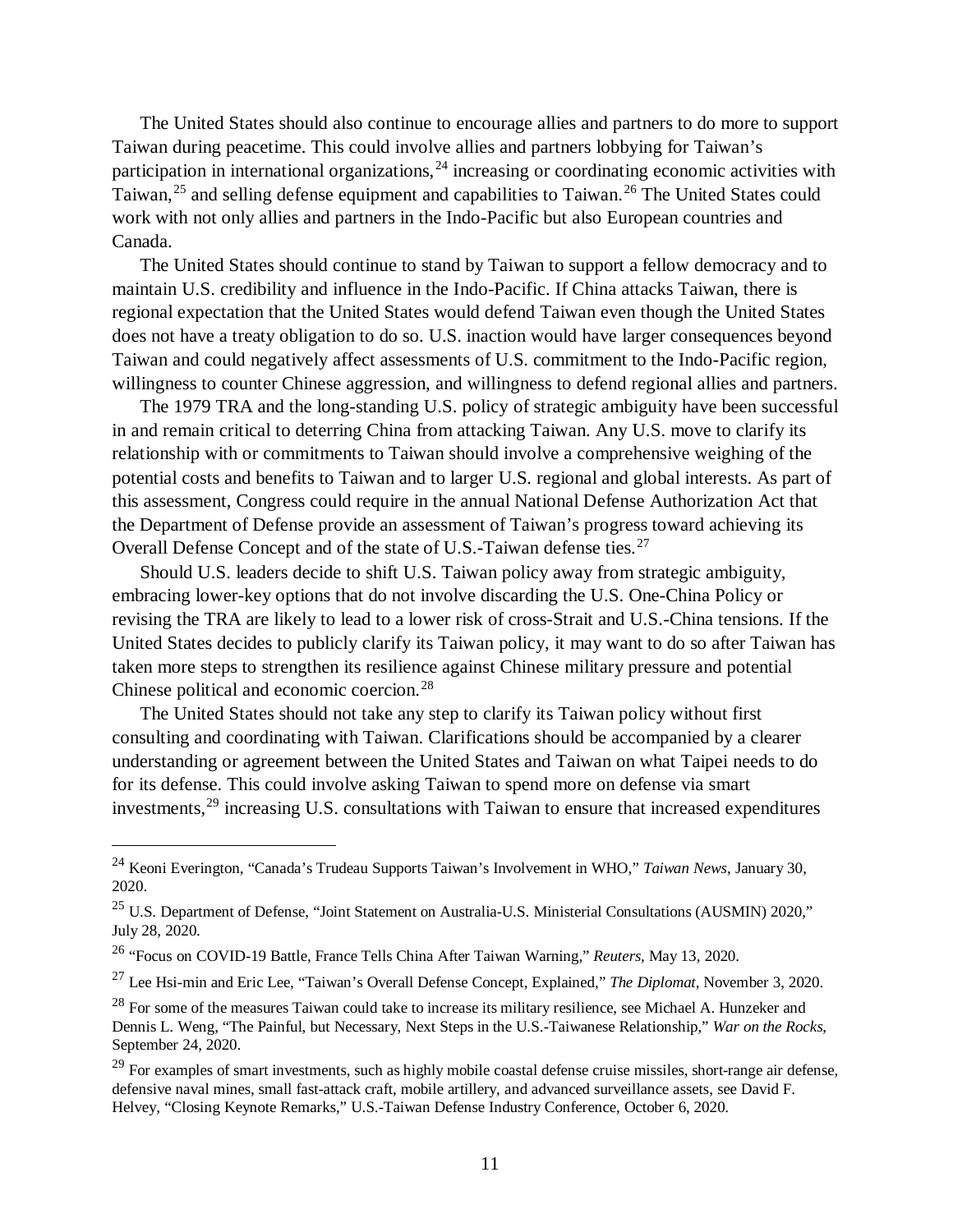are effective and in line with the stated goals of Taiwan's Overall Defense Concept, or (as in the case of prior administrations) asking the island to refrain from certain types of activities that may unnecessarily provoke China.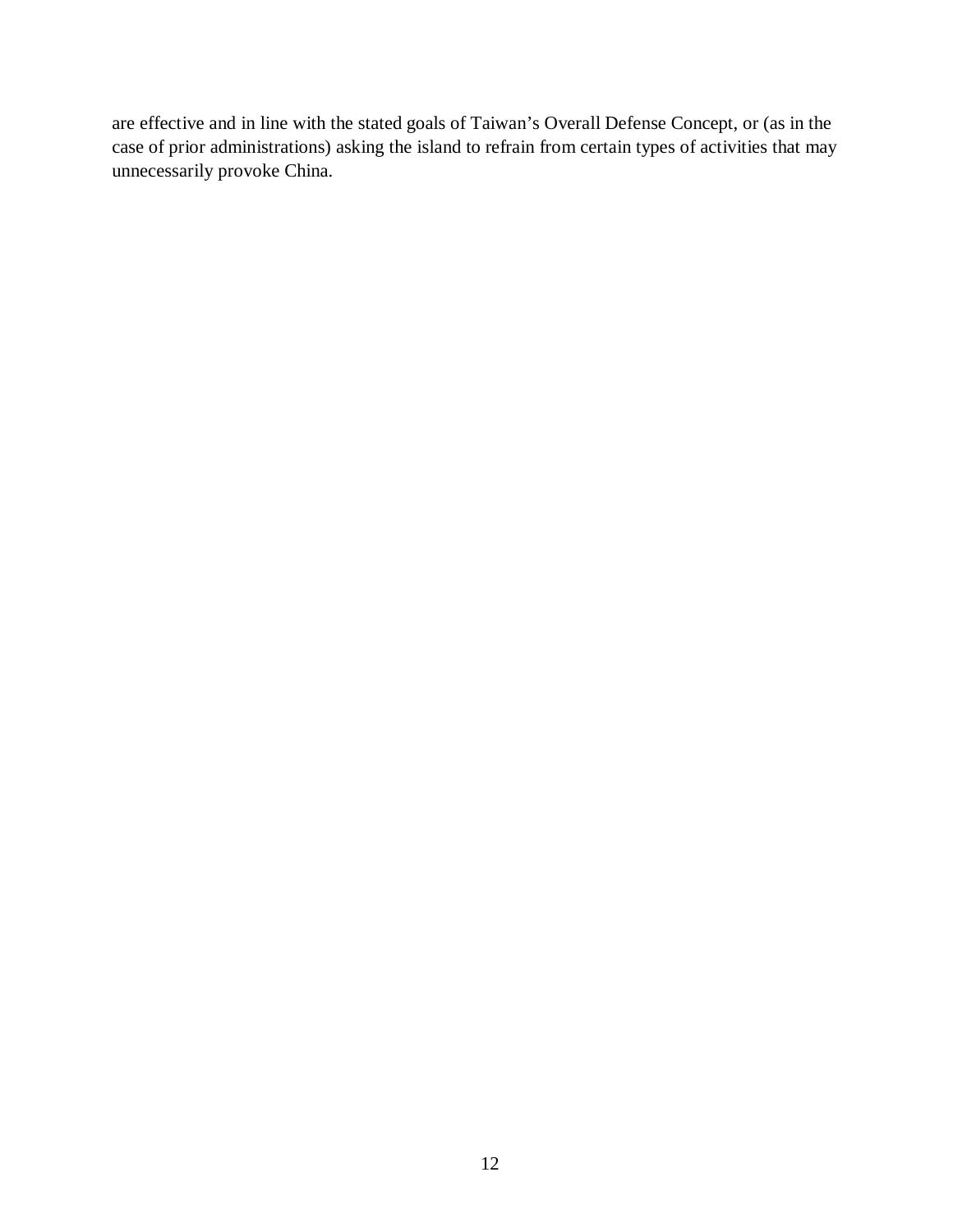## Appendix: Taiwan and Chinese Trade and Investment with Select Allies and Partners

Table 1 shows trade between select regional allies and partners with Taiwan and mainland China.[30](#page-14-0) Regional countries trade significantly less with Taiwan than with China. Singapore and Japan have the most trade with Taiwan as a percentage of trade with China, while India has the least.

|             | <b>Total Trade (in \$millions)</b> |                               |                                                                   |
|-------------|------------------------------------|-------------------------------|-------------------------------------------------------------------|
| Country     | <b>With Taiwan</b>                 | <b>With Mainland</b><br>China | Trade with Taiwan as a Percentage<br>of Trade with Mainland China |
| Australia   | 14,994                             | 162,525                       | 9%                                                                |
| India       | 5,832                              | 85,616                        | 7%                                                                |
| Japan       | 69,874                             | 303,943                       | 23%                                                               |
| Philippines | 5,179                              | 36,571                        | 14%                                                               |
| Singapore   | 48,752                             | 100.748                       | 48%                                                               |
| South Korea | 31,429                             | 243,463                       | 13%                                                               |
| Thailand    | 12,177                             | 79.949                        | 15%                                                               |
| Vietnam     | 19,543                             | 116,935                       | 17%                                                               |

#### **Table 1. Select Allied and Partner Trade with Taiwan and Mainland China, 2019**

SOURCE: International Monetary Fund, Direction of Trade Statistics database, accessed January 20, 2021.

NOTE: Total trade includes imports and exports. Total trade for Mainland China does not include trade from Hong Kong or Macau.

The picture is more mixed when examining foreign direct investment (FDI). Table 2 shows the FDI stock that Taiwan and China have in select allies and partners. With the exception of Japan, the Philippines, and Vietnam, China invests more in regional countries than Taiwan does. However, if we also accounted for allied and partner FDI in China versus investments in Taiwan, the picture for Japan changes: Japan has significantly more invested in China (FDI stock of \$130 billion in 2019) than in Taiwan (FDI stock of \$16 billion).<sup>[31](#page-14-1)</sup>

<span id="page-14-0"></span><sup>&</sup>lt;sup>30</sup> If trade with Hong Kong and Macau was added to this total, the total trade figure for China would increase. Of note, Singapore's trade with Taiwan as a percentage of trade with China would decrease, from 48 percent to 33 percent. For most other countries, the change is not significant.

<span id="page-14-1"></span><sup>31</sup> See Japan External Trade Organization, "Japanese Trade and Investment Statistics," accessed January 20, 2021, https://www.jetro.go.jp/en/reports/statistics.html.